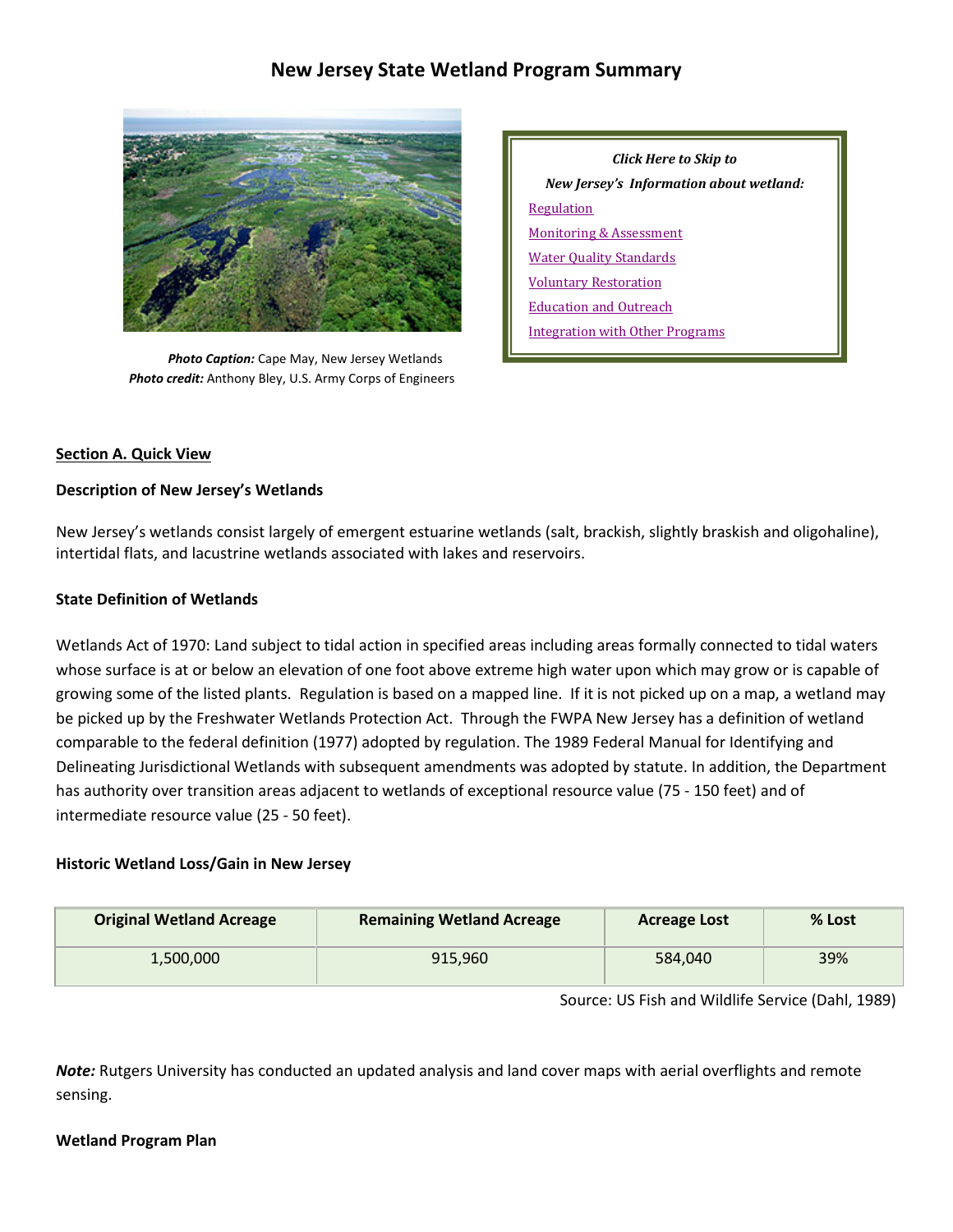New Jersey has a current State Wetland Program Plan (2014-2018). The plan document can be downloaded from: [http://water.epa.gov/type/wetlands/upload/njdep-wpp\\_2014-2018.pdf.](http://water.epa.gov/type/wetlands/upload/njdep-wpp_2014-2018.pdf)

## **Primary State Wetland Web Pages**

Freshwater Wetlands: [http://www.state.nj.us/dep/landuse/fww/fww\\_main.html](http://www.state.nj.us/dep/landuse/fww/fww_main.html) Coastal Wetlands: [http://www.state.nj.us/dep/landuse/cp\\_main.html](http://www.state.nj.us/dep/landuse/cp_main.html)

## **State Resources for Wetland Work**

| <b>Funding Source and Amount</b> | <b>Core Element 1:</b> | <b>Core Element 2:</b>  | <b>Core Element 3:</b>   | <b>Core Element 4:</b> |
|----------------------------------|------------------------|-------------------------|--------------------------|------------------------|
|                                  | <b>Regulation</b>      | <b>Monitoring &amp;</b> | <b>Wetland Water</b>     | Voluntary              |
|                                  |                        | Assessment              | <b>Quality Standards</b> | <b>Restoration</b>     |
| Agency                           | <b>DEP</b>             | Information             | Information              | <b>Information</b>     |
|                                  |                        | unavailable             | unavailable              | unavailable            |
| Source(s)                        |                        |                         |                          |                        |
| <b>Amount</b>                    | Estimated for all:     |                         |                          |                        |
|                                  | Enforcement            |                         |                          |                        |
|                                  | \$2,453,000            |                         |                          |                        |
|                                  | Permitting             |                         |                          |                        |
|                                  | \$12,108,000           |                         |                          |                        |
|                                  | (unknown % wetlands)   |                         |                          |                        |
| <b>Staffing</b>                  | <b>134 FTE</b>         | 42 FTE                  | 42 FTE                   |                        |
|                                  | Estimated for all      | Estimated for all       | Estimated for all        |                        |
|                                  | permitting (unknown %  | monitoring and          | monitoring and           |                        |
|                                  | wetlands)              | assessment              | assessment (unknown      |                        |
|                                  |                        | (unknown %              | % wetlands WQS-          |                        |
|                                  |                        | wetlands M&A)           | related work)            |                        |
|                                  |                        |                         |                          |                        |

## **Permit Fees**

| Yes/No              | <b>YES</b>                             |
|---------------------|----------------------------------------|
| Amount              | $$240$ - No Cap (base fee + \$96/acre) |
| <b>State Agency</b> | <b>Goes into the General Fund</b>      |

*Note: A fee table is posted on the NJDEP Webpage:* 

## **Innovative Features and New Programs/Initiatives:**

New Jersey's program includes:

- Direct and exclusive state permitting for activities in freshwater wetlands and water areas
- An assumed Section 404 program integrated within the state's Flood Hazard Program
- Upland buffer requirements
- A stormwater review component
- Pineland and Highlands statutes
- Additional work in upland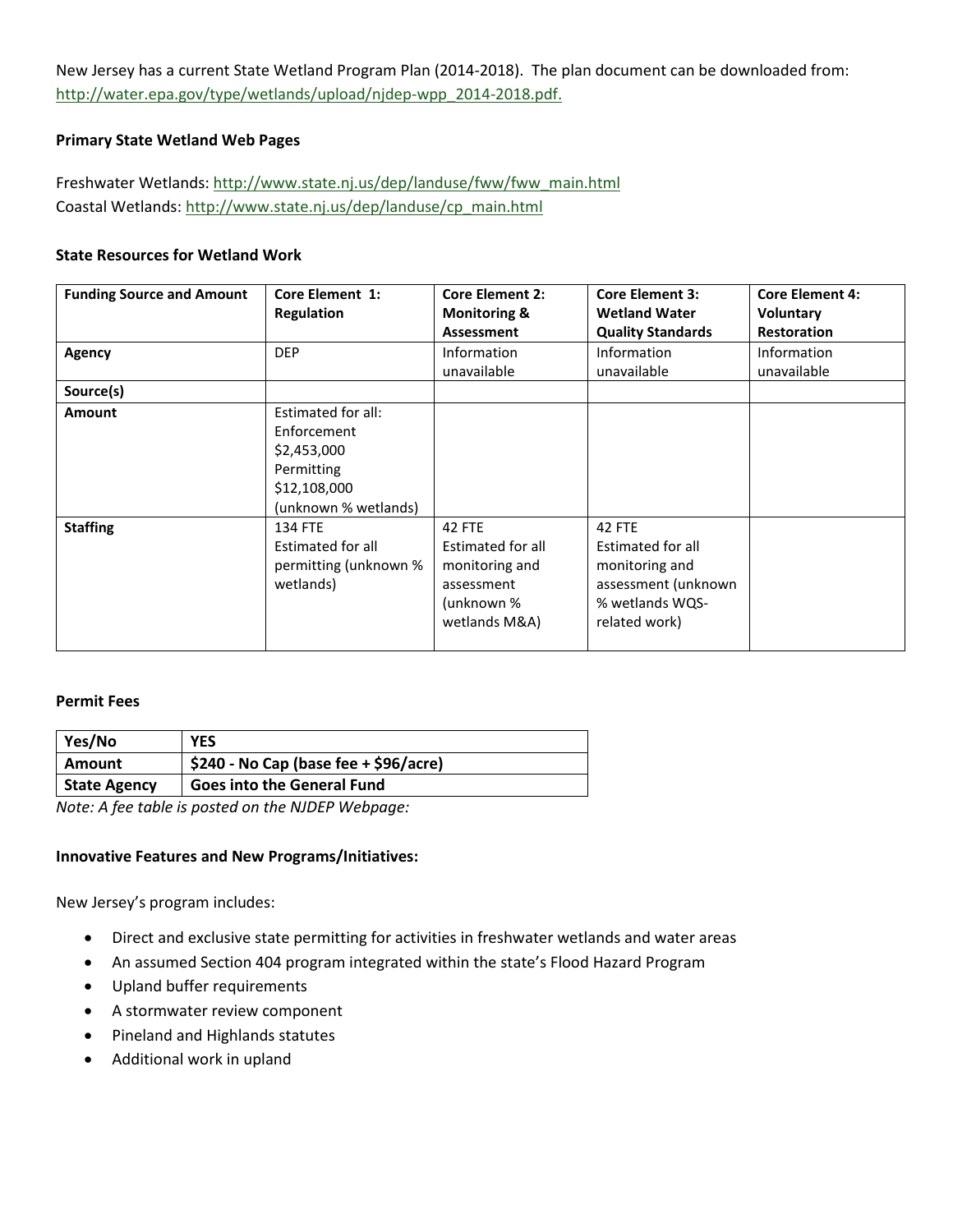#### **No Net Loss/Net Gain Goal**

When the State of New Jersey entered into the Environmental Partnership agreement with the U.S. Environmental Protection Agency to assume the Section 404 program, it adopted a No Net Loss/Net Gain Goal.

## <span id="page-2-0"></span>**REGULATION**

New Jersey has a comprehensive state level program for freshwater and tidal wetlands administered pursuant to four statutes. It is one of two states nationally that have assumed the Section 404 program under the Clean Water Act. Assumption was approved in 1993 and went into effect in 1994. The wetland management program is implemented by the Department of Environmental Protection on a regional basis in conjunction with the Coastal Zone Management Program and the Flood Hazard Area Program. Permits are issued jointly for a particular site whenever possible.

## **Wetland Regulatory Statutes and Administrative Rules**

The Freshwater Wetlands Protection Act (FWPA) provides a comprehensive permitting program that regulates all activities in freshwater wetlands, as well as in "transition areas" — upland buffers adjacent to the wetlands. (N.J.S.A. 13:9B-1 et seq.). The FWPA is not based on 401 certification and water quality standards but establishes its own authority. New Jersey has assumed the federal Clean Water Act's Section 404 program and thereby issues State permits that satisfy both State and Federal requirements. The Federal 404 program is suspended throughout most of the State. The Hackensack Meadowlands Development Commission (HMDC) region of the State was not deemed assumable and therefore remains under Federal jurisdiction. The State reviews wetlands activities in the HMDC using 401 certification and rules on Coastal Zone Management (CZM). In general the State standards for the issuance of 401 certification parallel the standards for issuing a permit under the FWPA and the standards for issuance under CZM. The State's wetland permit serves as the 401 certification for all activities regulated under the FWPA.

The Pinelands Protection Act (N.J. S.A. 13:18A-1 to 13:18A-29) provides protections and land use restrictions for areas within the Pinelands National Reserve. This includes wetlands and wetland buffer protection (including wetland buffers) that is separate from, but in addition to the protections provided via the FWPA.

The Wetlands Act of 1970 N.J.S.A.13:9A-1et seq. requires permits for activities proposed within tidal and estuarine wetlands. All wetlands to be protected are shown on regulatory maps. Unmapped wetland areas are regulated by the FWPA.

The Highlands Water Protection and Planning Act (2004), N.J.S.A. 13:20-1 et seq. requires approval for activities in a 400,000 acre region of the state designated for preservation. Within the Preservation Area, the Act regulates "Highlands Open Waters." "Highlands Open Waters" is defined to include springs, perennial and intermittent streams, wetlands and bodies of surface water whether natural or artificial. The Act requires a 300-foot buffer adjacent to all Highlands open waters and limits the activities that may encroach to linear projects and right-of-way therefore, for which there is no alternative.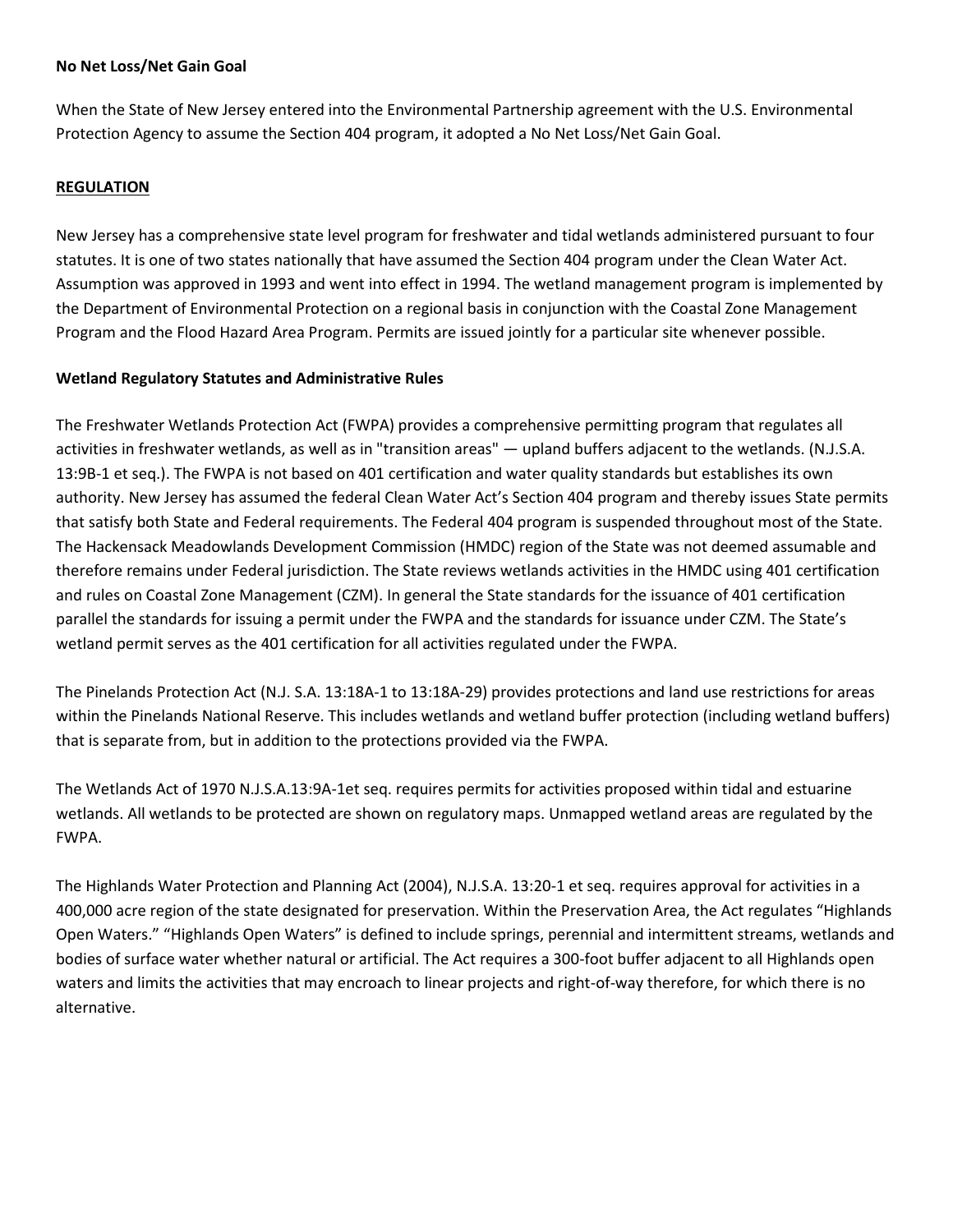## **Wetland Delineation**

| <b>Delineation Guidance</b> | Yes | No | <b>Detail</b>                                       |
|-----------------------------|-----|----|-----------------------------------------------------|
| Use State's Own Method      |     | Χ  |                                                     |
| Use Corps' 87 Manual and    | X   |    | Use Corp Regional Supplement                        |
| <b>Regional Supplement</b>  |     |    |                                                     |
| Other (Please describe)     | Χ   |    | The state uses the 1987 manual, which is consistent |
|                             |     |    | with the 1987 manual and regional supplements       |

## **Evaluation Methodology**

New Jersey uses best professional judgement to evaluate the success of mitigation sites in New Jersey.

## **Regulated and Exempted Activities**

| Same as Exemptions Provided under the Federal                                                                                                                                                                                                                                                                                                                                                                                                                 | Different from the Exemptions Provided under                                                                                                                                                                       |
|---------------------------------------------------------------------------------------------------------------------------------------------------------------------------------------------------------------------------------------------------------------------------------------------------------------------------------------------------------------------------------------------------------------------------------------------------------------|--------------------------------------------------------------------------------------------------------------------------------------------------------------------------------------------------------------------|
| 404 Program                                                                                                                                                                                                                                                                                                                                                                                                                                                   | the Federal 404 Program                                                                                                                                                                                            |
| Yes, the Freshwater Wetlands Protection Act<br>regulates: fills, driving of pilings, excavation,<br>drainage and disturbance of the water table, and<br>destruction of wetland vegetation. Exemptions<br>include activities associated with farming and<br>forestry which do not bring an area of wetlands<br>into a use to which it had not previously been<br>subjected. These exemptions are identical to those<br>provided under the Federal 404 program. | Additionally, The Wetlands Act of 1970 regulates:<br>draining, dredging, excavation, and placement of<br>structures or other obstructions. Production of salt<br>hay and mosquito control activities are exempted. |

# **Special Provisions for Agriculture and Forestry**

Forestry activities with an approved forest management plan are exempt from the FWPA. The State law also provides an agricultural exemption that is the same as the current 404 exemption.

## **Penalties and Enforcement**

Penalties of up to \$25,000 per day per violation are possible under the FWPA. The FWPA provides for civil and criminal penalties. The State has two regional enforcement offices that handle all complaints and violations under the State's wetlands program.

## **Permit Tracking**

New Jersey has a comprehensive permit and enforcement tracking database to track all permitting and enforcement actions, including types of activities to be permitted and resulting wetland acreage impacts. The permit tracking system is called the New Jersey Environmental Management System (NJEMS). Upon receipt of a permit application it is assigned an identifying number and entered into the database. Upon completion of the review (and at several steps along the way) the reviewer enters information regarding whether or not the permit was approved or denied, and the approved level of wetlands filled, excavated or cleared. The same database is used to enter enforcement information (if the need arises) and wetland mitigation data.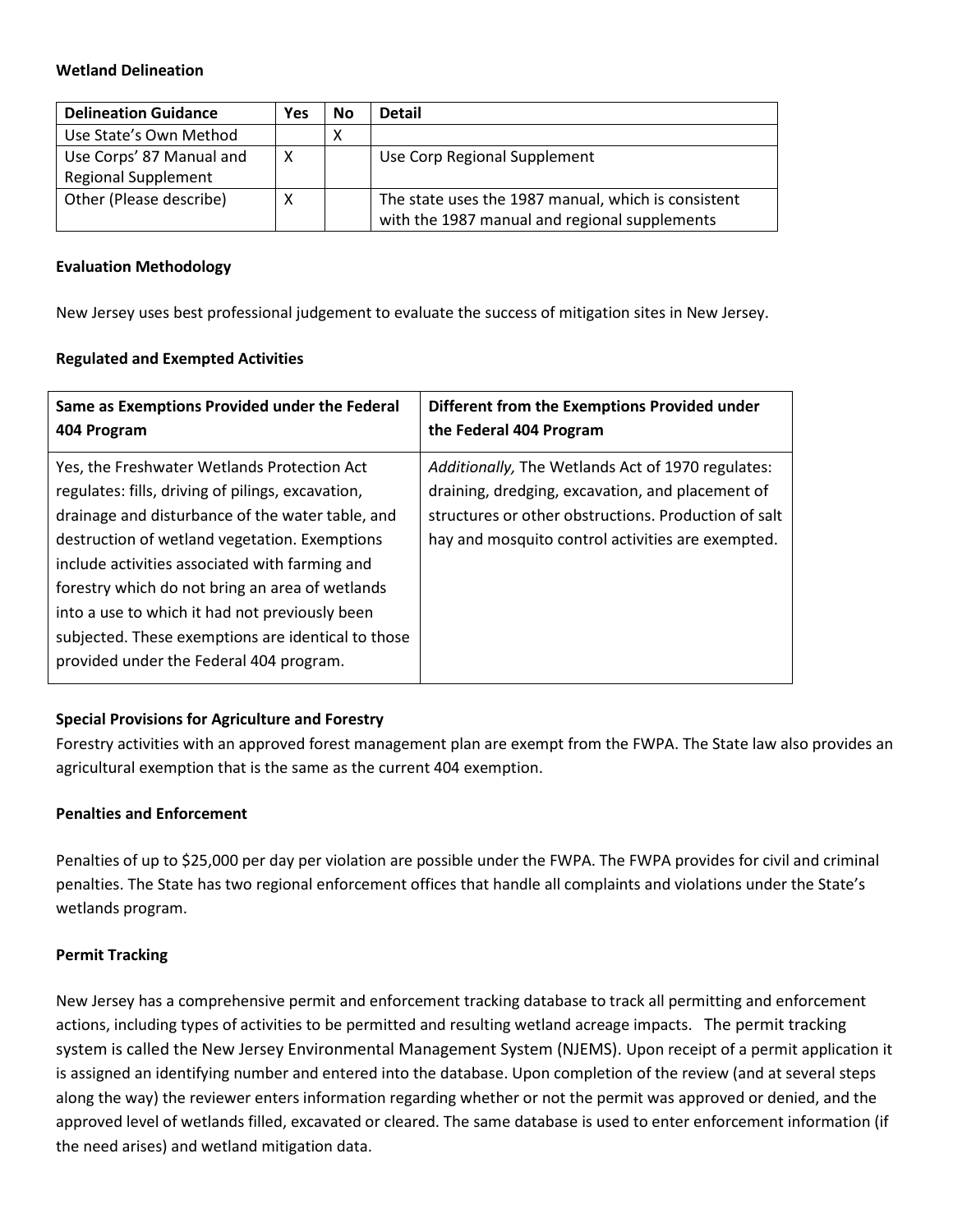## **State General Permit (statewide vs. regional coverage)**

| <b>Permit Coverage</b>          | Yes | <b>No</b> | <b>Detail (Type of Permit)</b>                          |
|---------------------------------|-----|-----------|---------------------------------------------------------|
| <b>Regional General Permit</b>  | x   |           | In the coastal zone for coastal wetlands; work with the |
|                                 |     |           | Corps; adapted Nationwide Permits for New Jersey        |
| <b>Statewide General Permit</b> | x   |           | Own adopted permits under assumption                    |

*Detail:* Blanket general permits are in place for working in man-made lagoons and for docks and piers in coastal waters. The state is pursuing a programmatic general permit for coastal wetland areas. For more information on the state's general permits, go to: [http://www.nj.gov/dep/landuse/fww/fww\\_main.html](http://www.nj.gov/dep/landuse/fww/fww_main.html)

#### **Assumption of Section 404 Powers**

#### **Assumption of 404 Powers**

| <b>Assumption Status</b>         | Yes                      | <b>No</b> | <b>Detail</b> |
|----------------------------------|--------------------------|-----------|---------------|
| Assumed                          |                          |           |               |
| <b>Working Toward Assumption</b> | $\overline{\phantom{0}}$ |           |               |
| <b>Explored Assumption</b>       | $\overline{\phantom{0}}$ |           |               |

*Detail:* The state assumed the Section 404 Program in 1994. The program functions smoothly and efficiently and has proven beneficial not only for applicants but also for wetland protection in the State.

## **Joint Permitting**

Because the State has assumed the Section 404 program, the Federal Section 404 program has been suspended throughout most of the State. The only areas where the State and the Corps share jurisdiction, and both agencies must review activities for permits, are those areas below the head of tide and wetlands adjacent to those waters up to 1000 feet inland. Also, interstate wetlands and waters (such as the Delaware River, which forms the border between New Jersey and Pennsylvania, Greenwood Lake, on New Jersey's border with New York State) remain under dual jurisdiction. However, the State performs all jurisdictional determinations for wetlands and Corps accepts them. In addition, joint coastal, floodplain and wetland permits are issued whenever possible.

## **Special Area Management Plans and Advanced Identification Plans**

Although the state does not have SAMPs or ADIDs, New Jersey does have a Pinelands Statute and a Highlands Stustue that offer other protections, including only requiring 2 rather than 3 of the wetland parameters. The Pinelands Area of the State has unique rules and regulations established to protect the "preservation area" while directing development elsewhere. These regulations include strict prohibitions against wetland disturbance. The state includes highland protected waters (.i.e. they include everything).

#### **Buffer Protection**

| <b>Buffer Protection</b> | Yes | Νo |
|--------------------------|-----|----|
| <b>New Jersey</b>        |     |    |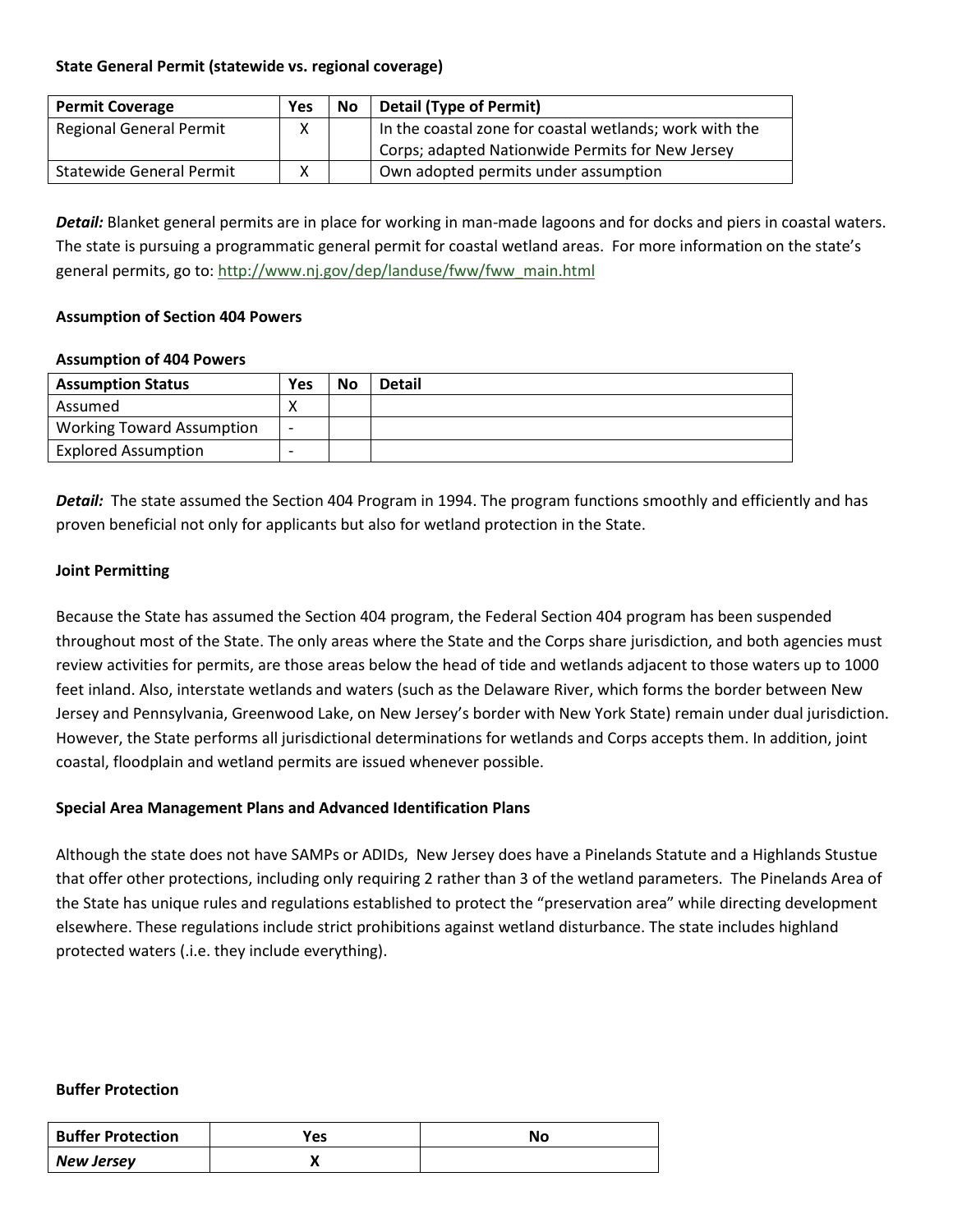*Detail:* Everywhere in the state there is some level of buffer protection. Different sources of protection include Surface Water Standards, Special Area Protections, and fish and wildlife requirements. Generally, the state regulates 300 feet of buffer area from a regulated water. In addition to regulating wetlands New Jersey places buffers around certain wetlands to further protect them from degradation. Statewide, wetlands that are classified as intermediate or exceptional resource value have a 50 and 150 foot buffer, respectively. Under the State's Freshwater Wetlands Protection Act, wetlands that discharge to trout-production waters or which are present or documented habitat for threatened or endangered species are considered exceptional resource value wetlands and are therefore have a 150 foot buffer. Most trout production waters are also designated as Category One waters pursuant to the State's Surface Water Quality Standards rules (N.J.A.C. 7:9B) Category One waters are protected from degradation through the implementation of a 300-foot buffer known as the Special Water Resource Protection Area in the State's Stormwater Management rules (N.J.A.C. 7:8). Such waters are also protected through the implementation of the State's Flood Hazard Control Act Regulations, which require a 300-foot riparian zone immediately adjacent to Category One waters and upstream waters within the same HUC14 sub-watershed. These buffers are often coincident with wetlands that are protected in permanent conservation restrictions through the NJDEP's permitting program.

# **Mitigation Policy**

Mitigation is required for all wetland and water impacts permitted under an Individual permit as well as for three general permits: hazardous waste cleanup and remediation, landfill closures and redevelopment of brownfields. State requirements are now consistent with federal requirements. Mitigation is newly required for outfalls and intake structures, as well as above ground utility lines, undergraound utuli8ty lines, filling on non-tribal wetlands, and road crossings. When unavoidable disturbances to Coastal and Freshwater wetlands occur as a result of permitting, these losses are mitigated based upon ``equal ecological value.''

Mitigation ratios have been developed for the creation of wetlands in place of the Equal Ecological Value standard. The state requires a ratio of 2:1 for creation/restoration and at higher rates for enhancement and preservation of wetlands. For coastal wetlands the ratio may vary between 1:1 and 2:1 depending on the resource impacted. There are requirements for all impacts from hazardous waste and landfill closures. The state is also creating a wetland mitigation data layer.

## **Mitigation Database**

To account for wetland gains, the State has a Geographic Information System (GIS) compatible mitigation database (separate from NJEMS) that includes information such as the amount of mitigation required, status of the mitigation monitoring, quality assessment of the mitigation area, and graphic files showing the extent of wetlands achieved. Specific fields include permit requirements, impacts, acreage, wetland type, mitigation success, donations, geography, source of donation, impacted watershed, reports, monitoring, site visits, and correspondence.

## <span id="page-5-0"></span>**WATER QUALITY STANDARDS**

**Wetland Water Quality Standards**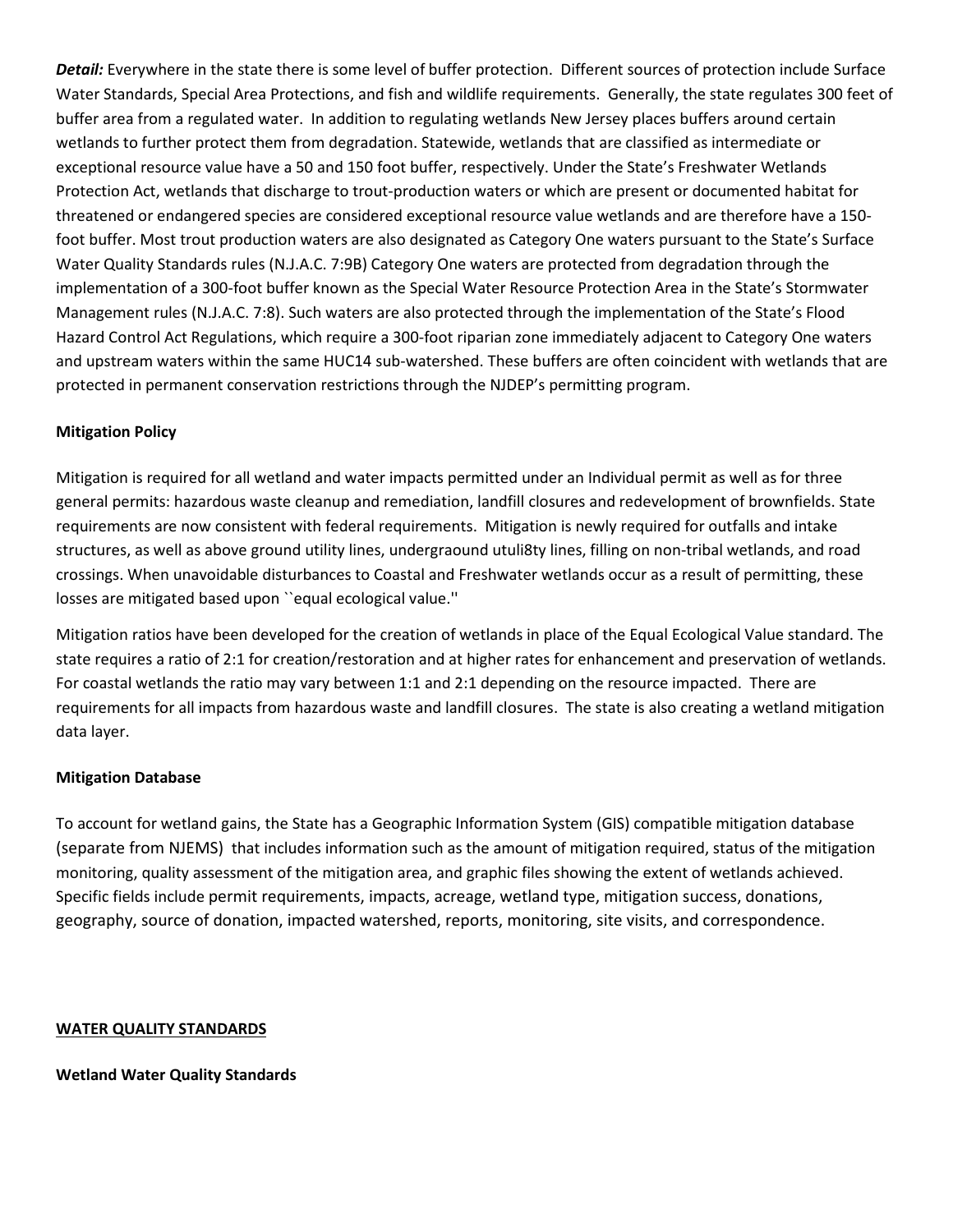The State of New Jersey has been a national leader in developing robust state water quality standards. However, the state is still working to develop wetland-specific water quality standards and has not made significant progress over the last decade.

- Efforts by wetland ecologists in the NJDEP to provide information for potential use in developing Water Quality Standards for Wetlands (WQSW) for the State are under way
- Standards are evolving as Monitoring and Assessment projects amass data on wetland condition using a referencebased approach along a gradient from high to low ecological integrity.
- New Jersey's ecological integrity assessment is based on landscape and buffer condition, plus vegetation, soil and hydrology metrics and environmental stressors data.
- The building of wetland condition assessment tools is a long-term endeavor based on research and monitoring, and will serve as a foundation for development of wetland water quality standards in the future.
- To date, the NJ Floristic Quality Assessment Index (FQAI) based on floristic diversity has been a good predictor of wetland condition.
- The State did add the definition of wetlands to the surface water quality standards in anticipation of establishing standards.

| <b>Type</b>       | <b>None</b> | <b>Use Existing</b><br><b>WQ Standards</b> | <b>In Process</b> | Adopted | <b>Future</b><br><b>Direction</b> |
|-------------------|-------------|--------------------------------------------|-------------------|---------|-----------------------------------|
| Wetland-          |             | V                                          | $\sqrt{ }$        |         |                                   |
| specific          |             |                                            |                   |         |                                   |
| <b>Designated</b> |             |                                            |                   |         |                                   |
| <b>Uses</b>       |             |                                            |                   |         |                                   |
| <b>Narrative</b>  |             | $\sqrt{ }$                                 | $\sqrt{ }$        |         |                                   |
| criteria in the   |             |                                            |                   |         |                                   |
| standards to      |             |                                            |                   |         |                                   |
| protect           |             |                                            |                   |         |                                   |
| designated        |             |                                            |                   |         |                                   |
| wetland uses      |             |                                            |                   |         |                                   |
| <b>Numeric</b>    |             | $\mathbf{V}$                               | $\sqrt{ }$        |         |                                   |
| criteria in the   |             |                                            |                   |         |                                   |
| standards         |             |                                            |                   |         |                                   |
| based on          |             |                                            |                   |         |                                   |
| wetland type      |             |                                            |                   |         |                                   |
| and location to   |             |                                            |                   |         |                                   |
| protect the       |             |                                            |                   |         |                                   |
| designated uses   |             |                                            |                   |         |                                   |
| Anti-             |             | $\sqrt{ }$                                 | $\sqrt{ }$        |         |                                   |
| degradation       |             |                                            |                   |         |                                   |
| policy includes   |             |                                            |                   |         |                                   |
| wetlands          |             |                                            |                   |         |                                   |

# <span id="page-6-0"></span>**Monitoring and Assessment**

The NJDEP has been engaged in wetland monitoring and assessment for a long time. Since 1996, EPA Wetland Program Development Grants have been utilized by the NJDEP to conduct inventory, classification, mapping, condition assessment, and baseline monitoring for rare freshwater and coastal wetland types throughout the State.

# **New Jersey's wetland monitoring and assessment program has the following characteristics:**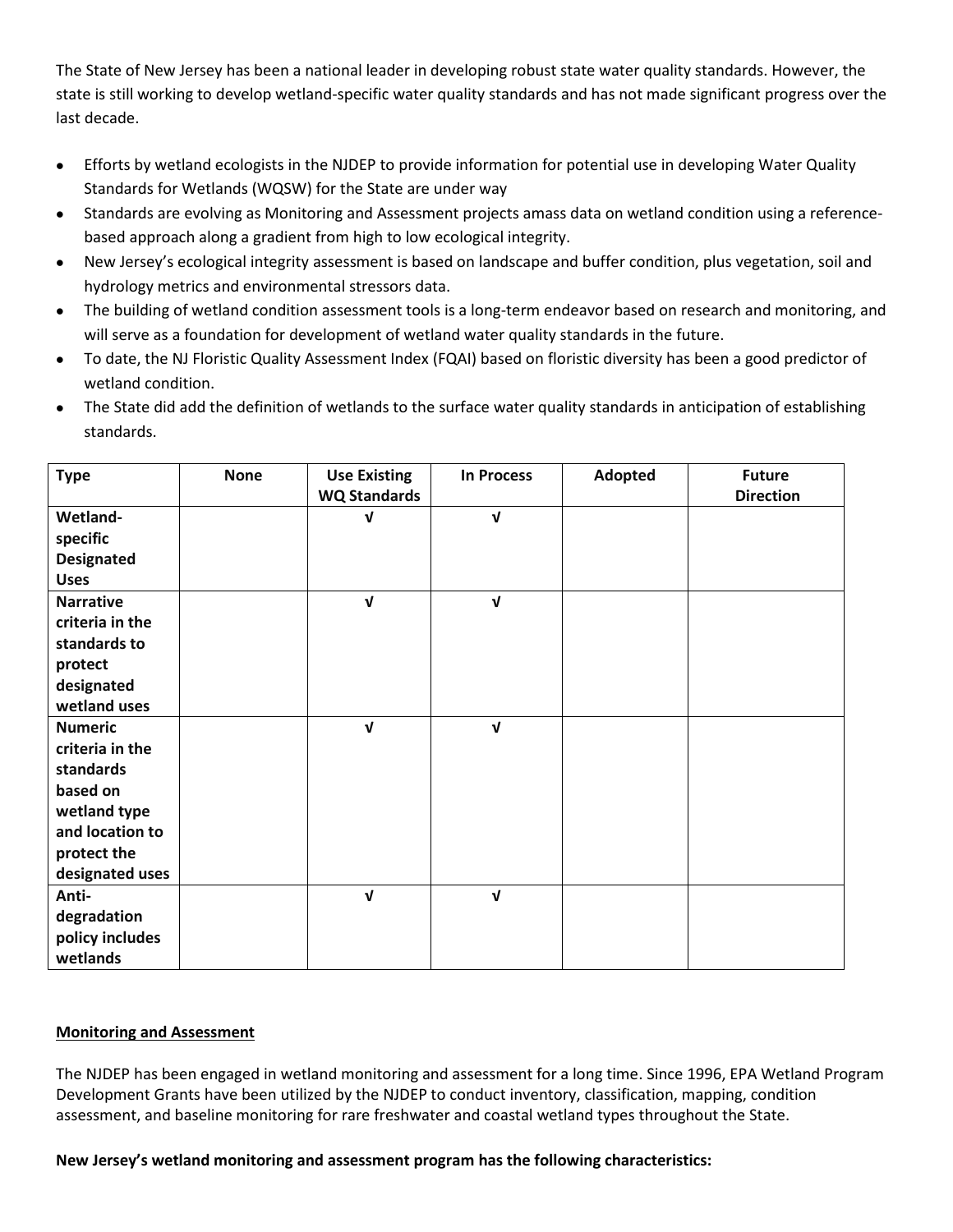| Level      | None        | Level 1 | Level 2 | Level 3 |
|------------|-------------|---------|---------|---------|
| New Jersey | Information |         |         |         |
|            | unavailable |         |         |         |

| Type       | None        | IBI | Conditional | Functional |
|------------|-------------|-----|-------------|------------|
| New Jersey | Information |     |             |            |
|            | unavailable |     |             |            |

| Frequency  | None | Project Specific | Ongoing             |
|------------|------|------------------|---------------------|
| New Jersey |      |                  | (Out of a different |
|            |      |                  | office)             |

#### **National Wetland Condition Assessment (NWCA) Participation**

| <b>NWCA Study Type</b>             | <b>Yes</b> | No |
|------------------------------------|------------|----|
| <b>National Study</b>              |            |    |
| <b>State Intensification Study</b> |            |    |

#### **Mapping /Inventory**

Mapping of tidal wetlands was completed for the first time in the 1970's, and freshwater wetlands were first mapped in the 1980's. Since 1986, the State has classified land use/land cover and produced maps based on aerial photography. These map products are available as GIS downloads and interactive mapping online, and have allowed the State to evaluate changes in land use and wetlands over time. Finer scale wetland mapping efforts by the NJDEP Regulatory Program will begin in 2014. Every time there is a flyover, the state redoes their layers.

#### **Public Access Portal for Wetland Maps**

The State provides access to interactive mapping for the public through NJ-GeoWeb and The Landscape Project.

#### **Wetland Classification and Assessment**

Information not available

#### **Overall Wetland Gain and Loss Tracking System**

The State tracks wetland losses and wetland gains via NJEMS. There are other programs within the State Department of Environmental Protection that work to acquire environmentally sensitive land that may include wetlands. They conduct their own tracking.

#### <span id="page-7-0"></span>**Voluntary Wetland Restoration**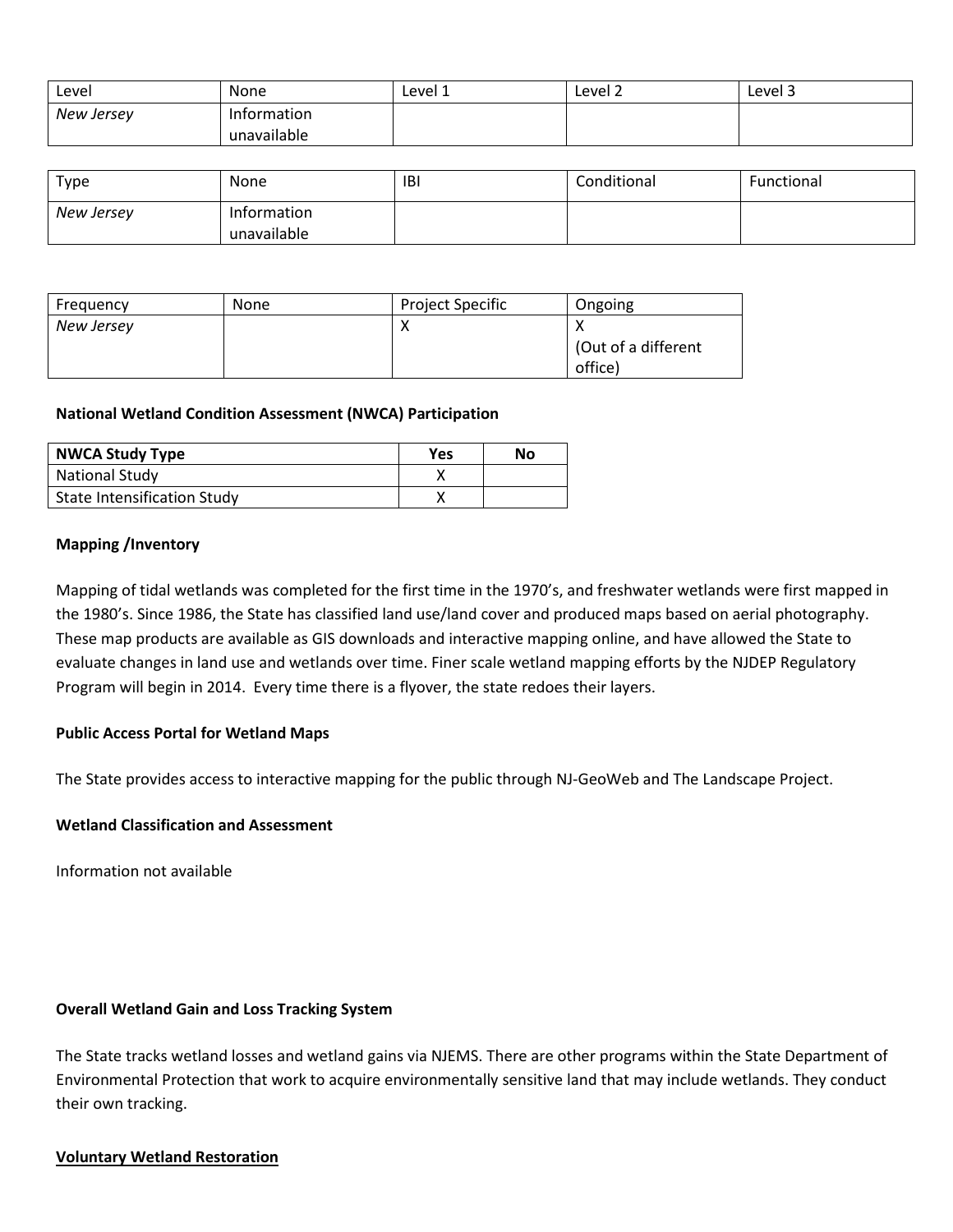## **Program Description**

The State of New Jersey has active, formal programs in place for ecological restoration and for protection of wetlands through land acquisition and watershed planning. The NJDEP's Division of Fish and Wildlife (DFW) has been involved in the restoration of tidal wetlands for over 50 years. Restoration is accomplished both by the NJDEP and in partnership with local governments, the federal government and non-profits and watershed organizations. NJDEP considers wetlands restoration, creation and enhancement to be voluntary unless it is required to satisfy a regulatory requirement. The legal definitions for wetland creation, enhancement and restoration can be found in the Freshwater Wetlands Protection Act rules, N.J.A.C. 7:7A.

The authority for addressing injuries to the public's natural resources is derived from the Public Trust Doctrine. This common law provides that public lands, waters and living resources are held in trust by the government for the benefit of its citizens. Examples of recent and on-going wetlands restoration, creation and enhancement efforts by the NJDEP Office of Natural Resource Restoration include the removal of landfill material and recreation of a salt marsh in Hudson County, dam removals that have the effect of increasing water quality and wetlands quality along the Raritan River, and stream restoration work.

| <b>Type of Work</b>             | <b>YES</b> | <b>NO</b> | <b>Description</b>                                          |
|---------------------------------|------------|-----------|-------------------------------------------------------------|
| Fund Wetland Restoration (may   | X          |           |                                                             |
| include easement agreements)    |            |           |                                                             |
| <b>Private Land Restoration</b> | X          |           |                                                             |
| <b>Public Land Restoration</b>  | X          |           |                                                             |
| <b>Technical Assistance</b>     | Χ          |           | KWO, KDHE, DoC, KDWPT. The FWPA provides for the            |
|                                 |            |           | Department to perform a jurisdictional determination to     |
|                                 |            |           | determine the presence and extent of wetlands, waters       |
|                                 |            |           | and buffers on a property. For a fee, the State delineates  |
|                                 |            |           | wetlands on properties that are less than one acre in size. |
| <b>Tax Incentives</b>           |            | X         | The State of New Jersey provides tax incentives for the     |
|                                 |            |           | preservation of open space, but does not specifically       |
|                                 |            |           | target wetlands. In addition, the FWPA provides for a       |
|                                 |            |           | reduction of taxes on properties that are deemed by the     |
|                                 |            |           | State to be comprised of freshwater wetlands.               |
| Other - Acquisition Program     | X          |           | Acquisition Program: FWPA allows tax reduction for          |
|                                 |            |           | unbuildable wetlands. The State's Environmental             |
|                                 |            |           | Infrastructure Trust Program provides low interest grant    |
|                                 |            |           | funding for the purchase of land that will improve or       |
|                                 |            |           | protect water quality. Wetlands are eligible purchases      |
|                                 |            |           | with this funding. The State's Natural Resources Damages    |
|                                 |            |           | program takes funding received from environmental           |
|                                 |            |           | damage cases and uses it to purchase and/or restore         |
|                                 |            |           | wetlands and other land valuable for environmental          |
|                                 |            |           | protection. The State's Natural Lands Trust has some        |
|                                 |            |           | funding for the purchase of environmentally important       |
|                                 |            |           | properties. The State's Green Acres program also            |
|                                 |            |           | provides funding to towns, counties and non-profits for     |
|                                 |            |           | the purchase of land for open space, which may include      |
|                                 |            |           | environmentally sensitive lands.                            |
| Other                           | Χ          |           | There are several other programs in New Jersey that         |

# **Types of Wetland Restoration Work Funded by the State:**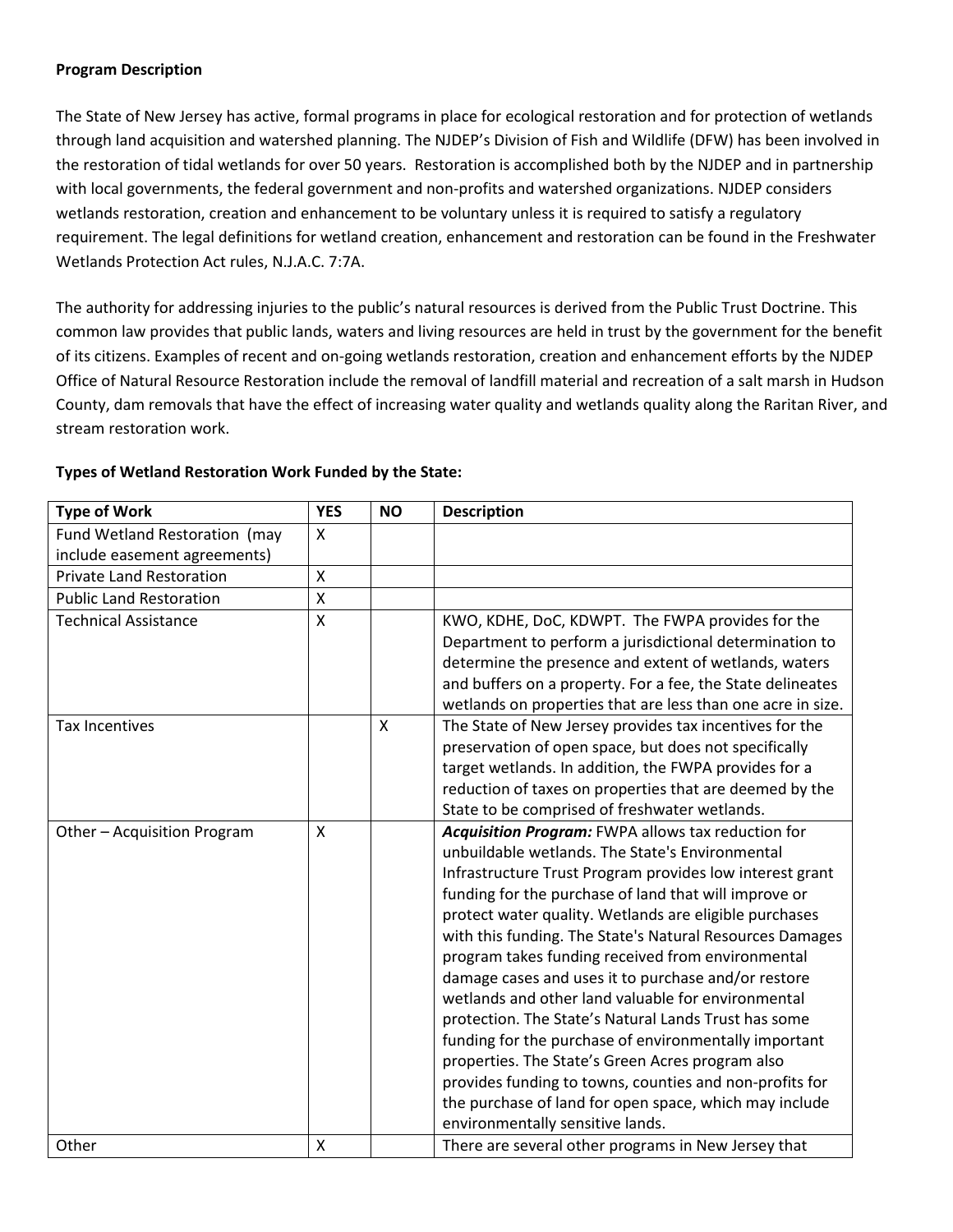| tangentially affect the wetland resource. These include<br>the State Watershed program (a state program using |
|---------------------------------------------------------------------------------------------------------------|
| federal funds), the State's Division of Fish and Wildlife                                                     |
| (that provides a landowner incentive program for                                                              |
| endangered species protection)                                                                                |

# **Voluntary Wetland Restoration Program Components**

| <b>Effort</b>                                                                                                      | Nothing in the<br><b>Works</b> | <b>Planning</b> | <b>In Progress</b> | Complete |
|--------------------------------------------------------------------------------------------------------------------|--------------------------------|-----------------|--------------------|----------|
| Program has a set of restoration<br>goals                                                                          |                                |                 |                    | X        |
| Coordinate with relevant agencies<br>that outline restoration/protection<br>goals and strategies and<br>timeframes |                                |                 |                    | X        |
| Develop multi-agency body to<br>coordinate restoration/ protection<br>efforts                                      | X                              |                 |                    |          |
| Set restoration goals based on<br>agency objectives and available<br>information                                   |                                |                 |                    | X        |

# **Goals for Restoration Projects**

| Goal                                    | Yes     | No | <b>Description</b> |
|-----------------------------------------|---------|----|--------------------|
| No Net Loss                             | x       |    |                    |
| Reverse Loss/Net Gain                   | χ       |    |                    |
| Nonpoint Source Pollution (NPS)         | χ       |    |                    |
| <b>Total Maximum Daily Load (TMDLs)</b> | x       |    |                    |
| Habitat                                 | χ       |    |                    |
| <b>Coastal Protection</b>               | Unknown |    |                    |
| <b>Floodwater Protection</b>            |         | χ  |                    |
| Groundwater                             |         | χ  |                    |
| Other (please describe)                 |         | x  |                    |

## **New Jersey landowner guides/handbooks to assist with voluntary restoration efforts:**

None.

# <span id="page-9-0"></span>**Innovative Public Outreach/Education Activities**

The NJDEP has developed several innovative education and learning tools:

- NJ Watershed Ambassador Program
- Interactive mapping (e.g. NJ-GeoWeb, Landscape Project)
- Guidance documents (e.g. wetland mitigation, vernal pool certification)
- Reports (e.g. New Jersey Integrated Water Quality Monitoring and Assessment Reports)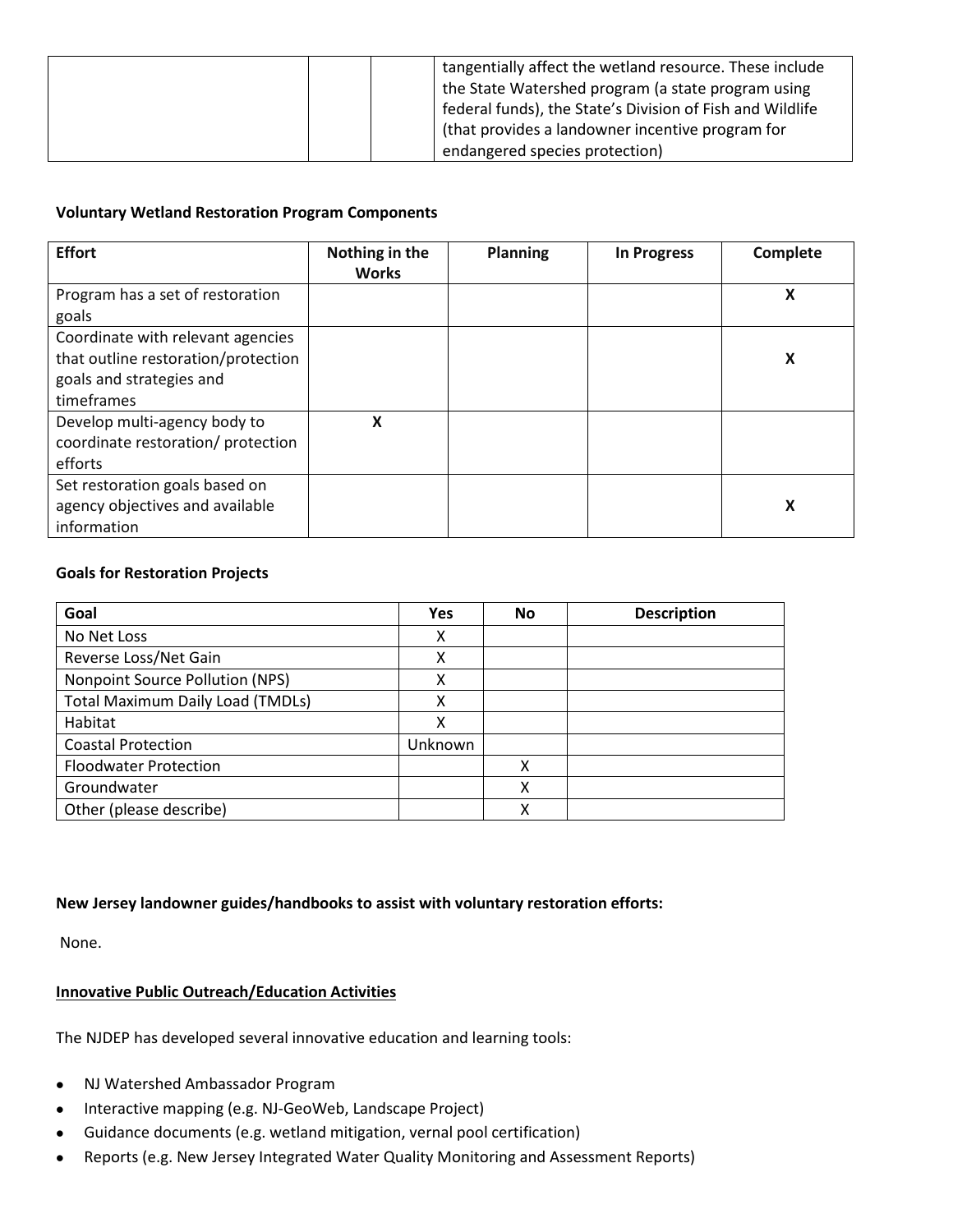• The State also participates with the Rutgers Office of Continuing Education to provide wetlands training and information for a wide range of audiences.

## **Climate Change and Wetlands Work in New Jersey**

# **Climate Change History**

There is some wetland work being done on climate change in New Jersey. Most of this climate change work is going through the Coastal Program; Some coastal climate change work. Additionally, there state has some climate change grants at a higher administrative level. Most pertinent to this state summary, New Jersey will approval/not approve a mitigation bank based on the likelihood that might be affected by climate change in order to protect species habitat – seeking to approve sites far enough inland to protect species.

In 2009, the New Jersey Department of Environmental Protection produced, "Meeting New Jersey's 2020 Greenhouse Gas Limit: New Jersey's Global Warming Response Act Recommendations Report,"

[\(http://www.nj.gov/dep/oce/njgrwa\\_final\\_report\\_and\\_appendices\\_dec2009.pdf\)](http://www.nj.gov/dep/oce/njgrwa_final_report_and_appendices_dec2009.pdf) pursuant to statutory language in the New Jersey Global Warming Response Act of 2007. The act commits New Jersey to reduce its greenhouse gas emissions to 1990 levels by 2020. While largely focused on greenhouse gas reductions (mitigation), the report does include a section on adaptation to climate change effects generally. As part of the State's commitment to the Regional Greenhouse Gas Initiative (RGGI), New Jersey committed 10% of its carbon credit auction proceeds to stewardship and restoration of forests and tidal marshes.

The NJDEP Coastal Management Office has developed a draft vulnerability mapping index that integrates the various biophysical and socioeconomic factors that contribute toward aggregate natural hazard risk along the state's wetlandsdominated Delaware Bay region. The vulnerability assessment is currently being evaluated in various pilot communities throughout the Delaware Bay in order to enhance its effective application at the regional scale in Delaware Bay, as well as its applicability to other portions of New Jersey's coastal area in the future. New Jersey maintains a climate change website at:<http://nj.gov/globalwarming/initiatives/> Contact Marjorie Kaplan, Manager, NJDEP Office of Climate & Energy (OCE) at [Marjorie.Kaplan@dep.state.nj.us.](mailto:Marjorie.Kaplan@dep.state.nj.us)

## <span id="page-10-0"></span>**Integration**

| Entity/Program Area | Yes/No     | Description of the Connection                                                                                                                                                                                                                                                                                                                                                                                                                                                                                                                                                                                                                                             |  |  |  |
|---------------------|------------|---------------------------------------------------------------------------------------------------------------------------------------------------------------------------------------------------------------------------------------------------------------------------------------------------------------------------------------------------------------------------------------------------------------------------------------------------------------------------------------------------------------------------------------------------------------------------------------------------------------------------------------------------------------------------|--|--|--|
| NPDES/Stormwater    | <b>YES</b> | Stormwater requirements are built into wetland permits.<br>$\bullet$<br>Mitigation example: When a mitigation bank alters hydrology, they have to<br>demonstrate that there is no stormwater impact to neighboring parcels or<br>downstream, providing evidence hen proposing a project.<br>Stormwater review comes under flood hazard regulation (blanket permits<br>under NPDES. This creates less of a link back to wetlands.<br>The State wetlands program has incorporated the State's stormwater<br>٠<br>provisions within its permitting program. Also in regulations.<br>In the permit application, an engineering assessment is required, including<br>$\bullet$ |  |  |  |
|                     |            | how much impervious surface etc.                                                                                                                                                                                                                                                                                                                                                                                                                                                                                                                                                                                                                                          |  |  |  |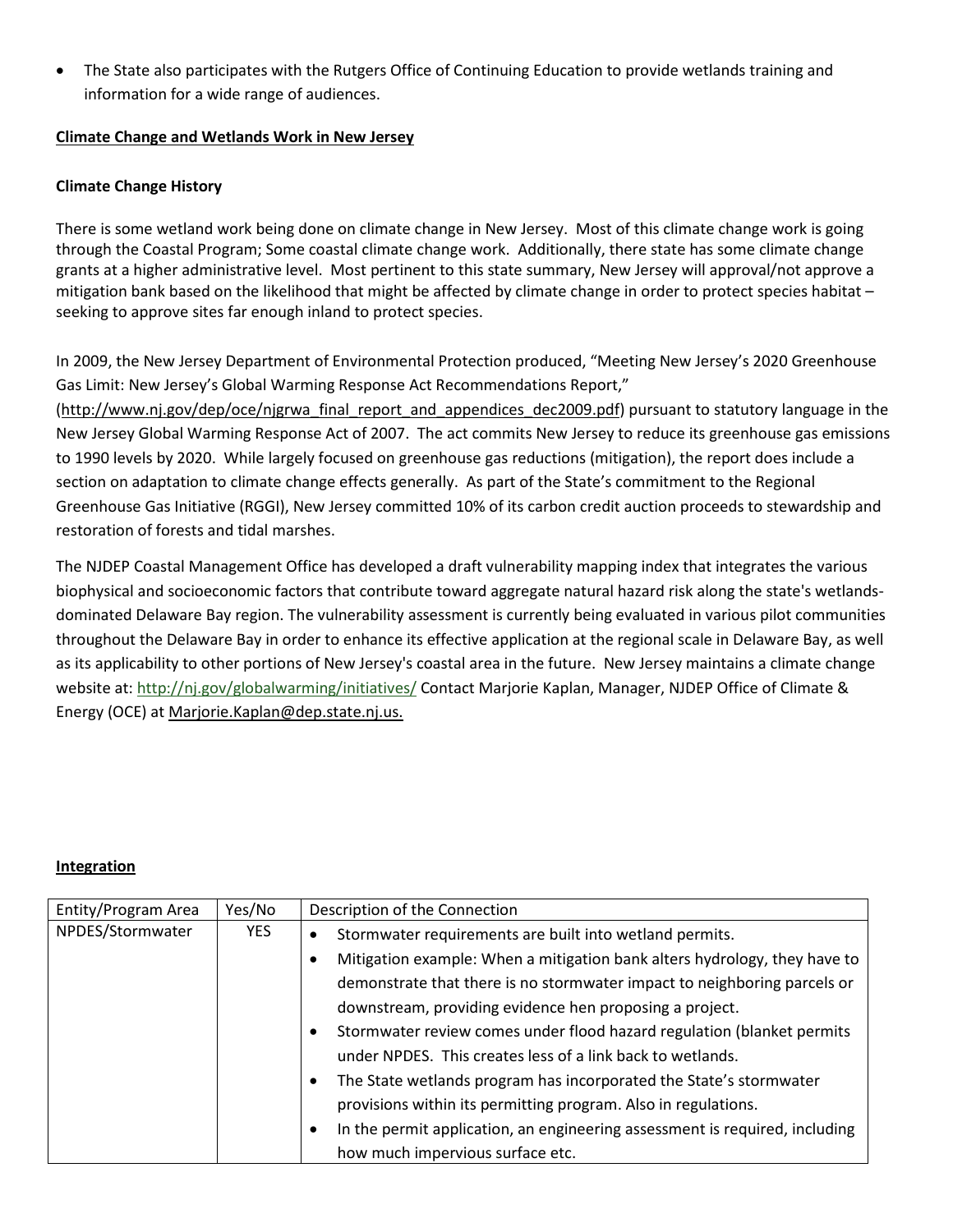|                                              |            | The Department has been making new efforts to coordinate its<br>$\bullet$<br>stormwater, water allocation and water quality management planning<br>efforts with wetland protection.<br>In addition, the State's water allocation program considers wetland<br>$\bullet$<br>impacts through a coordination process with the wetland program, before<br>approving new or increased ground or surface water withdrawals. |
|----------------------------------------------|------------|-----------------------------------------------------------------------------------------------------------------------------------------------------------------------------------------------------------------------------------------------------------------------------------------------------------------------------------------------------------------------------------------------------------------------|
| 303(d)                                       | Unknown    |                                                                                                                                                                                                                                                                                                                                                                                                                       |
| <b>TMDL</b>                                  | <b>YES</b> | When look at stormwater component, also include TMDL concentrations                                                                                                                                                                                                                                                                                                                                                   |
| Climate Change/<br><b>Climate Resiliency</b> | Some       | Most climate change work is going through the Coastal Program; Some<br>$\bullet$<br>coastal climate change work<br>Grants at higher administrative level<br>$\bullet$<br>Approval/non-approval of mitigation banks that might be affected by<br>$\bullet$<br>climate change to protect species habitat - approve far enough inland to<br>protect species.                                                             |
| Land Use<br>Planning/watershed<br>planning   | <b>YES</b> | Bargnaget Bay Initiative to improve that watershed<br>$\bullet$<br>Lots of stormwater initiatives<br>$\bullet$<br>Infrastructure restoration grants focus on Barnaget Bay<br>$\bullet$<br>Blue Acres Program buys out people in high risk flood areas<br>$\bullet$                                                                                                                                                    |
| Flood/Hazard<br>Mitigation                   | Unknown    | Redoing regulations for several years to discourage development in floodprone<br>areas                                                                                                                                                                                                                                                                                                                                |
| <b>Coastal Work</b>                          | <b>YES</b> | Work with the Coastal Program                                                                                                                                                                                                                                                                                                                                                                                         |
| Other (Specify)                              | Unknown    |                                                                                                                                                                                                                                                                                                                                                                                                                       |

# **Program Continuum**

| <b>Continuum Stage</b>      |      | <b>Core Element 1:</b> | <b>Core Element 2:</b>  | <b>Core Element 3:</b>   | <b>Core Element 4:</b> |
|-----------------------------|------|------------------------|-------------------------|--------------------------|------------------------|
|                             |      | Regulation             | <b>Monitoring &amp;</b> | <b>Wetland Water</b>     | Voluntary              |
|                             |      |                        | Assessment              | <b>Quality Standards</b> | <b>Restoration</b>     |
| <b>Mature Stage</b>         | High | X                      |                         |                          | x                      |
|                             |      |                        |                         |                          |                        |
|                             | Л    |                        | <b>Unknown</b>          |                          |                        |
| <b>Implementation Stage</b> |      |                        |                         |                          |                        |
|                             |      |                        |                         |                          |                        |
| <b>Development Stage</b>    |      |                        |                         | X                        |                        |
|                             |      |                        |                         |                          |                        |
| <b>Early Stage</b>          | Low  |                        |                         |                          |                        |

# **Contact Person(s)**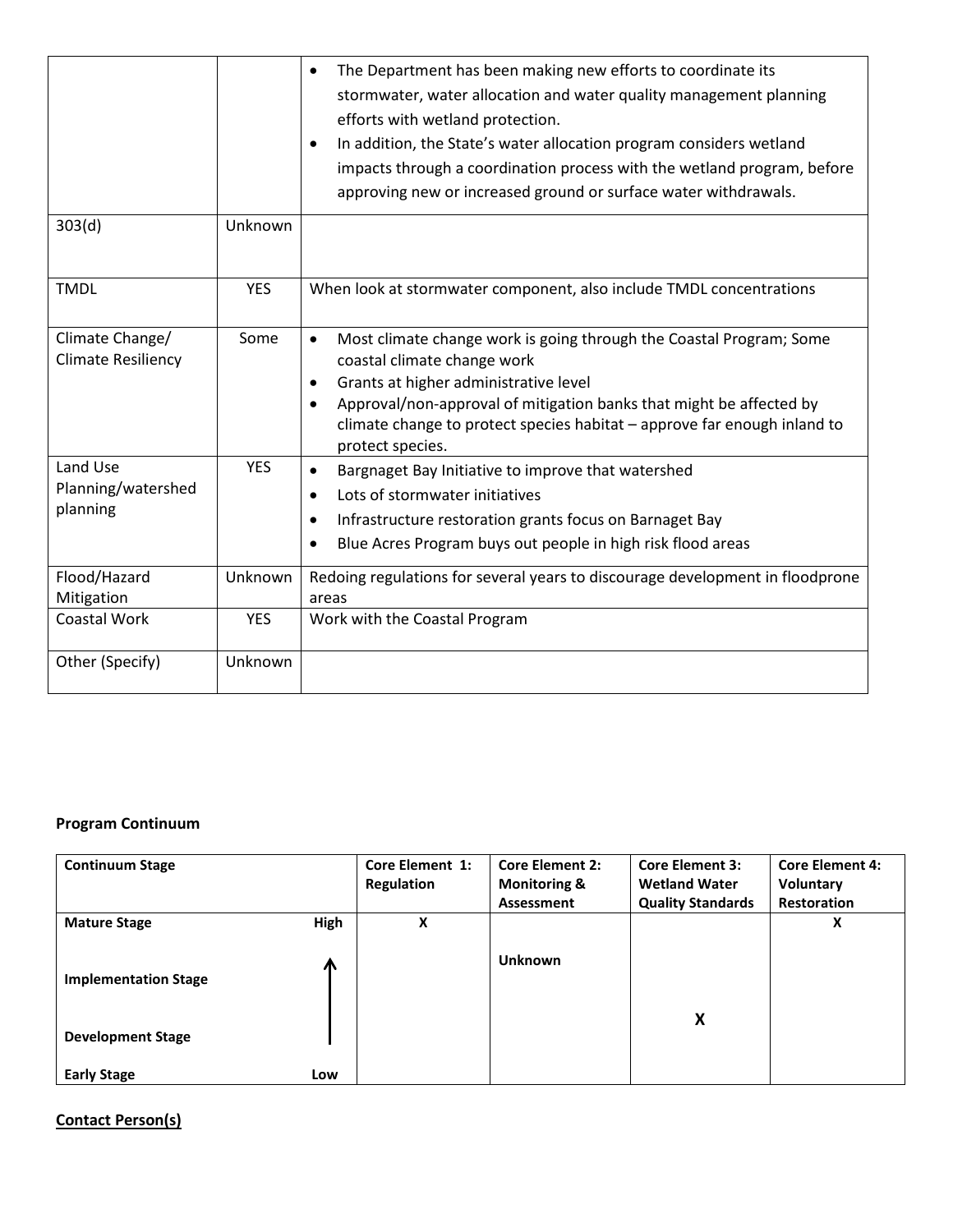Susan Lockwood Environmental Specialist 4 DEP Division of Land Use Regualtion Mail Code 501-02A, P.O. Box 420 Trenton, NJ 08625-0420 (609) 984-0580

# **Additional Useful Websites**

#### **State Government Programs**

- 1. Department of Environmental Protection
	- a) Division of Land Use Regulation
		- i. Freshwater Wetlands [http://www.nj.gov/dep/landuse/fww/fww\\_main.html](http://www.nj.gov/dep/landuse/fww/fww_main.html)
		- ii. Streams and Rivers The New Jersey Flood Hazard Area Control Act [http://www.nj.gov/dep/landuse/fha\\_main.html](http://www.nj.gov/dep/landuse/fha_main.html)
		- iii. Coastal Areas [http://www.nj.gov/dep/landuse/cp\\_main.html](http://www.nj.gov/dep/landuse/cp_main.html)
		- iv. Tidelands [http://www.nj.gov/dep/landuse/tl\\_main.html](http://www.nj.gov/dep/landuse/tl_main.html)
		- v. Mitigation <http://www.nj.gov/dep/landuse/mitigate.html>
		- vi. New Jersey Highlands Water Protection and Planning Act Rules <http://www.nj.gov/dep/landuse/highlands.html>
	- b) Office of Science Wetlands Research <http://www.state.nj.us/dep/dsr/wetlands/>

## **Federal Government Programs**

- 1. USDA Natural Resource Conservation Service Wetlands Reserve Program
	- a) <http://www.nrcs.usda.gov/wps/portal/nrcs/main/nj/programs/easements/wetlands/>
	- b) [https://prod.nrcs.usda.gov/wps/portal/nrcs/detail/nj/newsroom/stories/?cid=nrcs141p2\\_018978](https://prod.nrcs.usda.gov/wps/portal/nrcs/detail/nj/newsroom/stories/?cid=nrcs141p2_018978)

## **Other Organization Wetland Programs**

- 1. Association of New Jersey Environmental Commissions <http://www.anjec.org/> <http://www.anjec.org/html/EasementCD-IntroductionNJAct.htm>
- 2. New Jersey Sea Grant Consortium [http://www.njseagrant.org/jersey-shoreline/vol27\\_no2/articles/close-watch-nj-wetlands.html](http://www.njseagrant.org/jersey-shoreline/vol27_no2/articles/close-watch-nj-wetlands.html)
- 3. Rutgers: New Jersey Agricultural Experiment Station Wetland Delineation Training Courses <http://www.cpe.rutgers.edu/programs/wetlands.html>